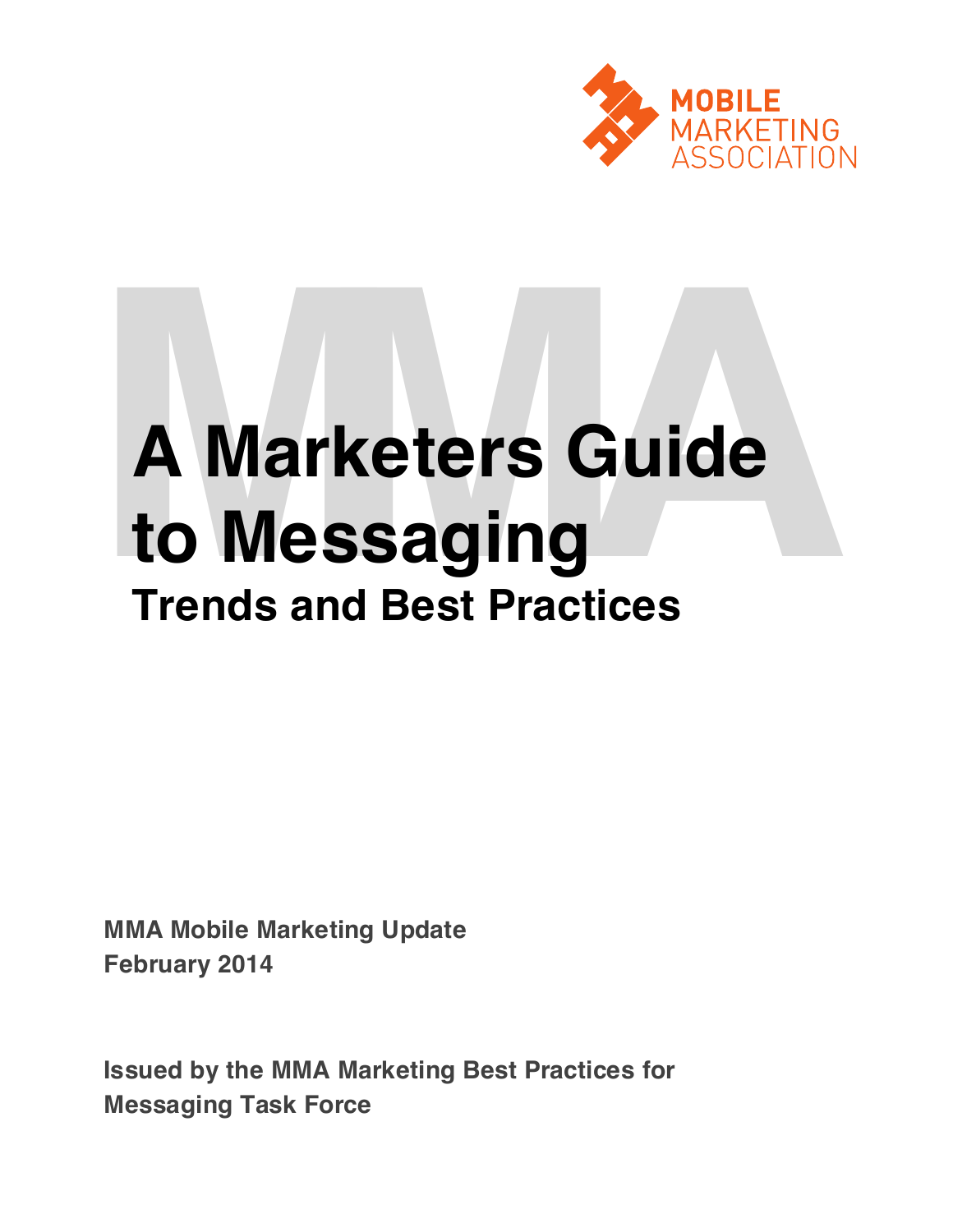

## **Table of Contents**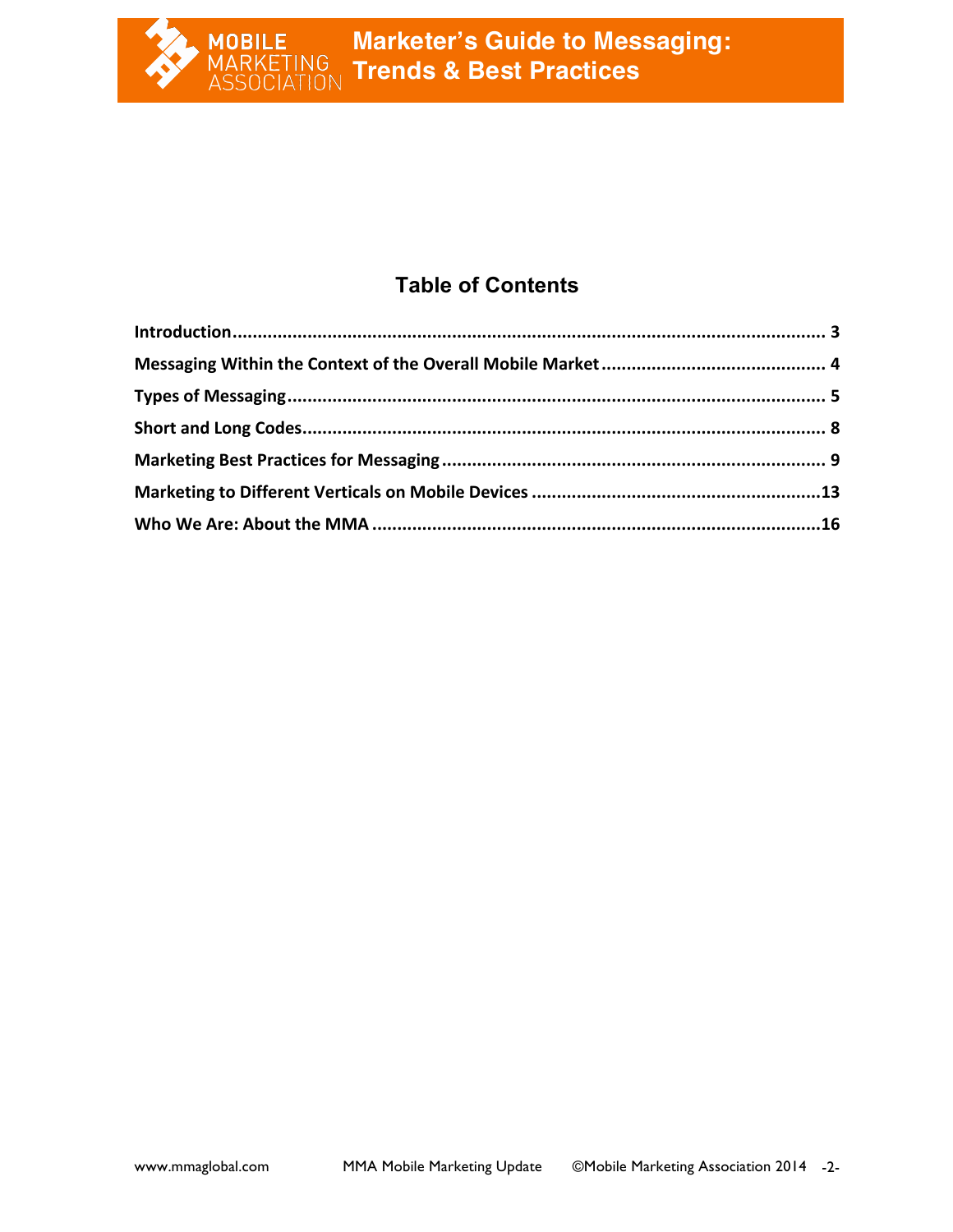# **Introduction**

This white paper is designed to provide marketers with an overview of the best practices and trends when marketing to consumers on mobile devices, via text messaging aka SMS (short message service), MMS (multimedia messaging service), push notifications, or any other mobile messaging media.

In this document we will provide an overview of messaging within the context of mobile marketing and not just mobile advertising, as there are clear distinctions between the two disciplines. Mobile messaging refers to the discipline of opt-in, push marketing to individual consumers, via connected devices. Mobile display advertising is generally pushed to a mobile device, within a mobile web site or within a mobile app, and in many cases, permission is not required to send that ad. Mobile marketing should be seen for what it is: the ability to utilize a collection of different media paths, including SMS and MMS messaging, push notifications, mobile web sites, apps, mobile video, social, email and advertising, to reach and engage with mobile consumers. Messaging, within this context, can be seen as similar to direct marketing where the objective is to build a database and to extend offers or promotional content to mobile users, based on an intimate understanding of their wants and needs.

The mobile industry in the United States is highly regulated, with significant emphasis placed on the rights of consumers to receive communications only when they have granted specific permission. Industry oversight rests primarily with CTIA®-The Wireless Association and the Federal Communications Commission (FCC). Various other consumer bodies do also become actively involved from time to time, for instance, when there is a legal dispute. Another set of key role players in the mobile phone industry is the wireless carriers  $-$  including AT&T, Verizon, Sprint and T-Mobile. The carriers permit mobile marketing programs to run on their networks under specific, pre-defined circumstances.

On October 16<sup>th</sup>, 2013, new, updated telemarketing rules came into effect. These rules have far reaching implications for all marketers who are using mobile as a marketing channel. Known as the Telephone Consumer Protection Act, or TCPA, the updated regulations state that anybody who is using an automated dialing system to call a US number – landline or mobile – must have expressed, opted-in permission from the person to whom the marketing offer is being extended. Failure to adhere to the rules carries significant penalties. From a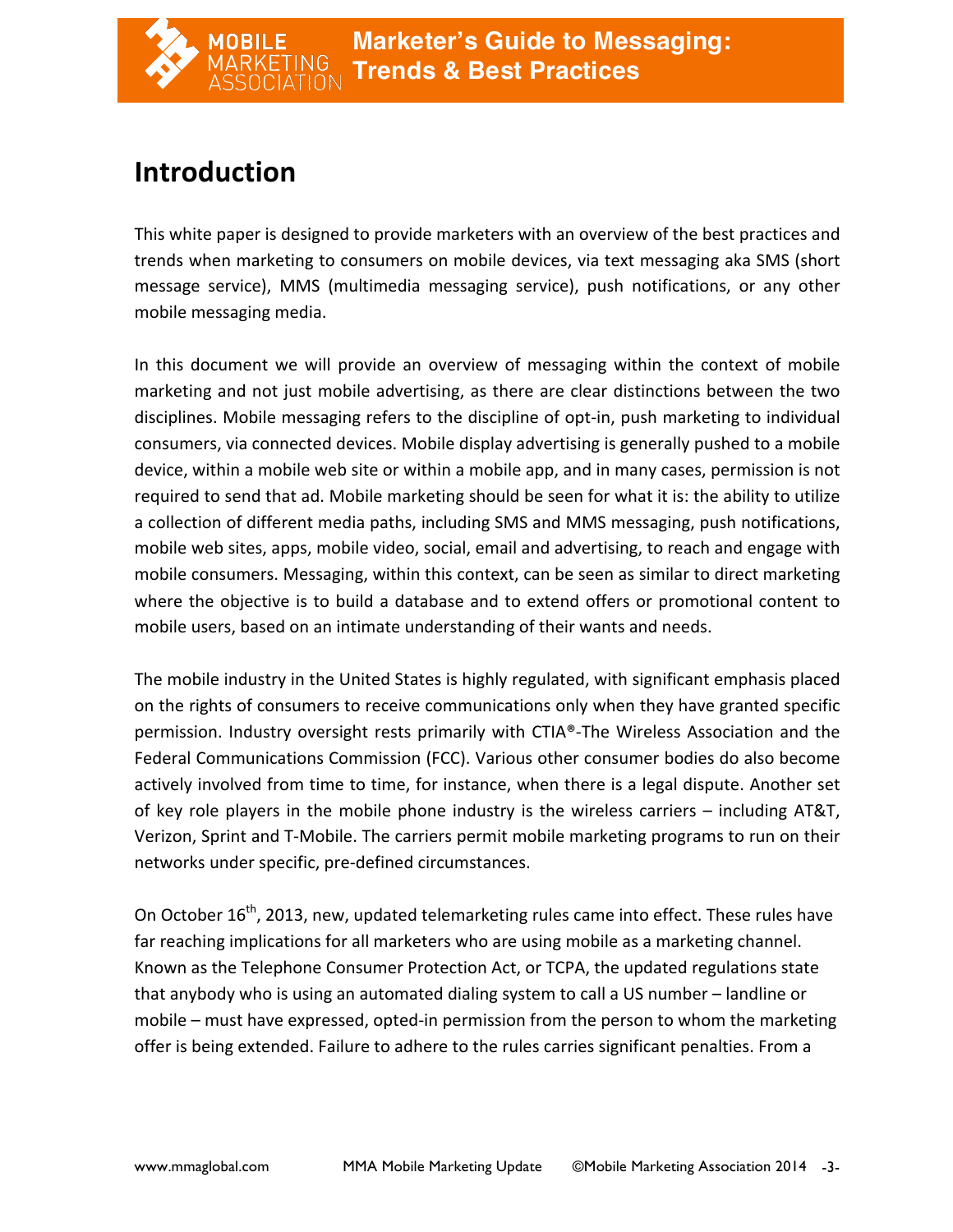marketer's perspective, the new rules provide certainty but not absolute clarity about what is acceptable. There are several petitions in front of the FCC requesting further clarifications. Once these are resolved the rules should serve to improve the overall user experience and prevent some of the abuses that have been seen in the online industry. The new TCPA regulations can be found at the following link:

http://hraunfoss.fcc.gov/edocs\_public/attachmatch/FCC-12-21A1.pdf

# **Messaging in the Context of the Overall Mobile Market**

The mobile industry is one of the largest and most dynamic in the world today. According to the Economic Impact Survey white paper released by the Mobile Marketing Association in

mobile marketing communications in *trillions* the U.S. in 2012 was estimated to be \$6.7 billion. This is forecast to grow to \$15.0 billion by 2015. The same survey forecasted that mobile marketing communications expenditures will grow to \$19.8 billion by 2015. Deloitte Consulting determined that mobile will influence between 17-21% of total retail sales, worth some \$689 billion, by 2016. As the numbers show, the market for communicating with consumers via mobile devices is vibrant and growing.



www.eMarketer.com

Mobile messaging is the most used non-voice channel in the world. In 2012, there were over 14.7 trillion messages sent worldwide, and this is expected to nearly double to 28.2 trillion in 5 years. Messaging is used for a multitude of purposes. Banks send SMS messages alerting customers about changes in their accounts. Airlines send SMS messages to advise on flight departures. Retailers send MMS messages with video clips about new products that are in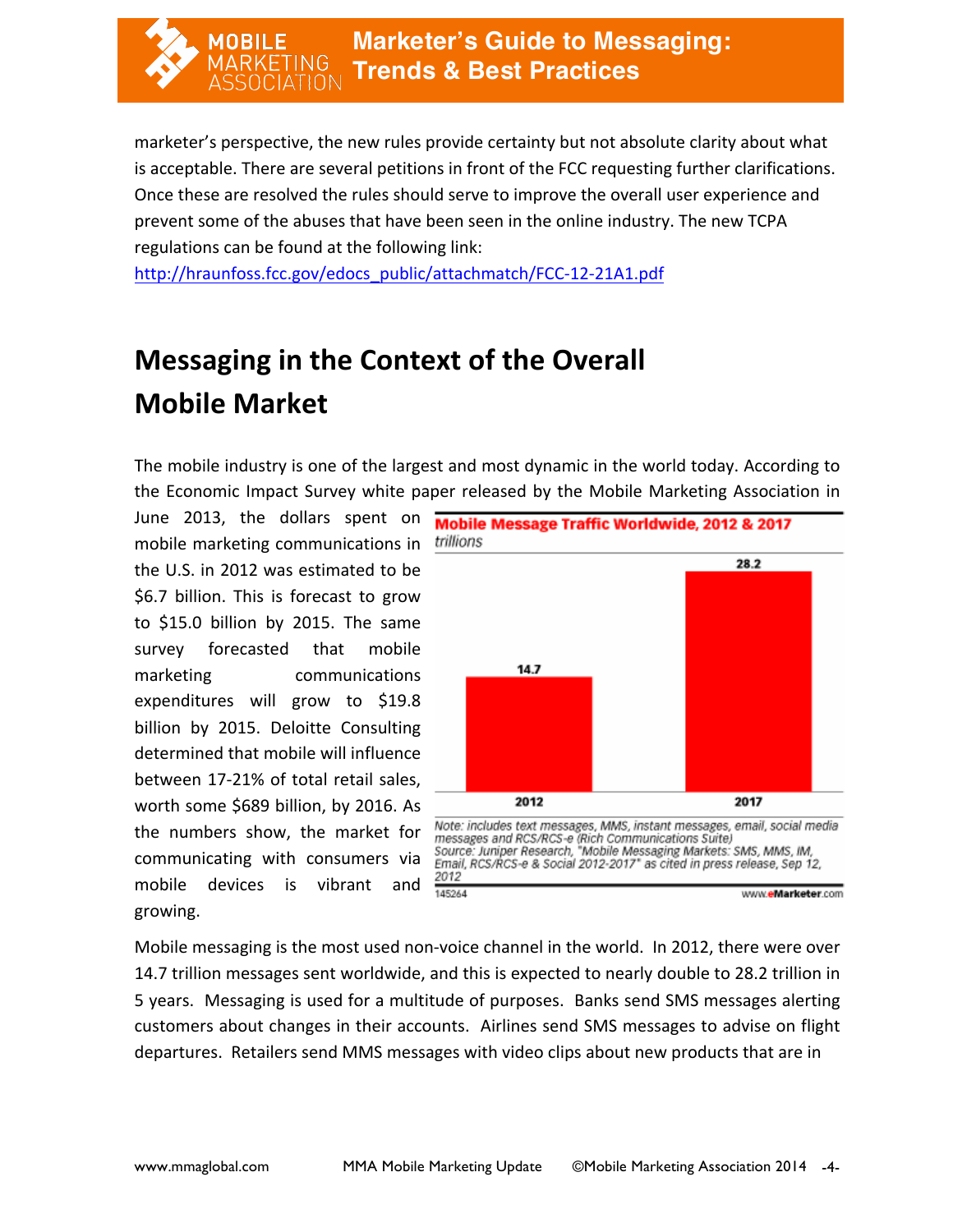store. Consumer goods companies send push notifications to customers when they are at the Super Bowl to indicate where their product can be found in the stadium. Messaging is a major part of the mobile marketing mix.

The messaging market continues to expand, with the launch of Over-The-Top (OTT) messaging solutions such as What'sApp and Apple's iOS iMessage. The good news for marketers is that these new messaging solutions will only serve to provide better, more efficient ways to communicate with consumers on mobile devices. OTT solutions are delivered via Internet Protocol (IP) connections, leading to lower prices per message because the price is included in monthly data plans. This is inherently beneficial for both marketers and consumers.

# **Types of Messaging**

Mobile messaging is broadly categorized into SMS, MMS, Push Notifications, Cross Channel Messaging, Over the Top Messaging and Instant Messaging. Each category differs in that the messages are delivered to mobile phones via different technical formats. Text messages, for example, contain only words and symbols, whereas MMS messages contain a text message, as well as a picture or video, which is delivered as an attachment to the text message.

Understanding the features and functionality of the different message types will lead to the development of a better strategy and ultimately better conversion rates for mobile messaging campaigns.

An important element of messaging is the difference between a P2P (Person to Person) message and an A2P (Application to Person) message. Historically, the bulk of mobile messages that were sent over carrier's networks have been P2P messages. Taking a picture and sending that to a friend would be P2P messaging, but a bank sending an alert about an account balance would be A2P messaging. Typically, an A2P message requires some form of mobile messaging platform that delivers the message to the designated mobile phones. A2P messaging is considered a high growth market, as more and more companies start using messaging to deliver alerts, notifications and marketing messages to mobile subscribers.

Each messaging channel has a different pricing model and it is important that marketers research the pricing implications of each type of mobile messaging channel. Typically MMS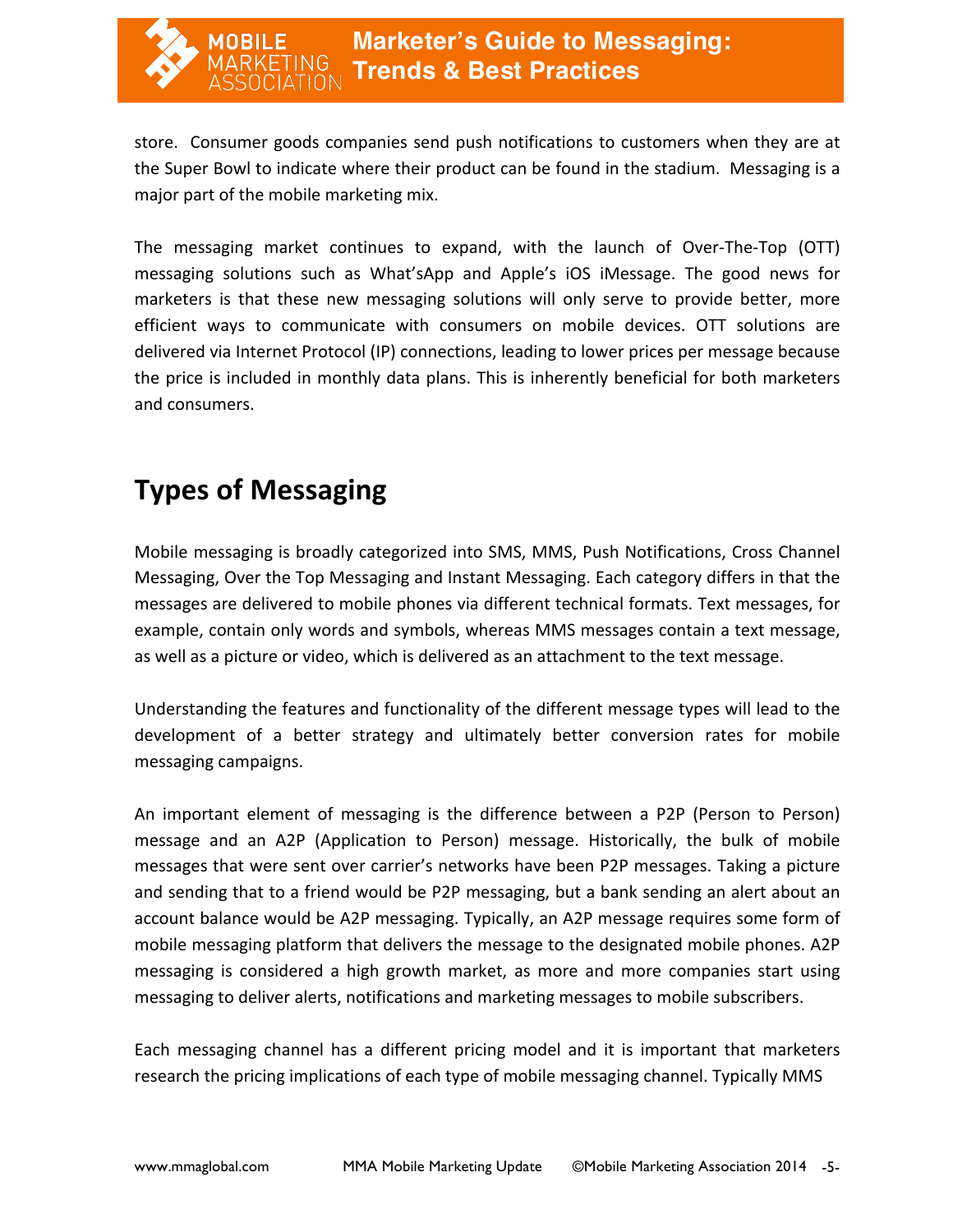messages are slightly more expensive than SMS messages, however MMS campaigns convert better than SMS campaigns. Most consumers have messaging plans that include SMS and MMS messages as part of a bundle. If the bundle includes unlimited SMS and MMS messaging, then there is no cost implication to the recipient of the message. However, if the subscriber has a limited bundle, then there will be a cost implication when they receive an SMS or MMS message. Messages delivered via the Internet, such as Instant Messages and Over-The-Top messages, are included in the data component of the subscriber's mobile plan.

A key consideration about mobile messaging is the regulatory environment. Text and MMS messaging is regulated by the FCC and, on behalf of the carriers, is overseen by the CTIA. In order to run a text or MMS campaign, approval needs to be obtained from the carriers for a short code and campaigns on that short code also require approval. OTT and push messaging campaigns do not require short codes, making them an easier to deploy mobile channel.

### **The following are the major messaging types:**

**Short Message Service (SMS)** is a text messaging service component of mobile phones that allows the exchange of short text messages between mobile phones. Single messages are limited to 160 characters and can contain only plain text (i.e., no images or videos directly embedded in the message itself). SMS messages are also categorized as either MO (mobile originated) or MT (mobile terminated) messages. MO messages are text messages sent from a mobile phone, for example when opting in to a mobile campaign, whereas MT messages are sent to a mobile phone from an outside messaging platform. The pricing for SMS messages drops dramatically when they are sent via an established service provider that has secured bulk-messaging rates from the wireless carriers.

**Multimedia Messaging Service (MMS)** is a standard way to send messages that include multimedia content (pictures, videos) to and from mobile phones. It also extends the core text capability, allowing the exchange of single text messages that can be thousands of characters in length, well beyond SMS's 160-character single message limit. Pictures or videos are delivered to the mobile phone's messaging inbox with text, which can be opened instantly and displayed on the handset. Technically it is possible to deliver files of up to 1MB or higher depending on individual carrier file size restrictions, which in video format can run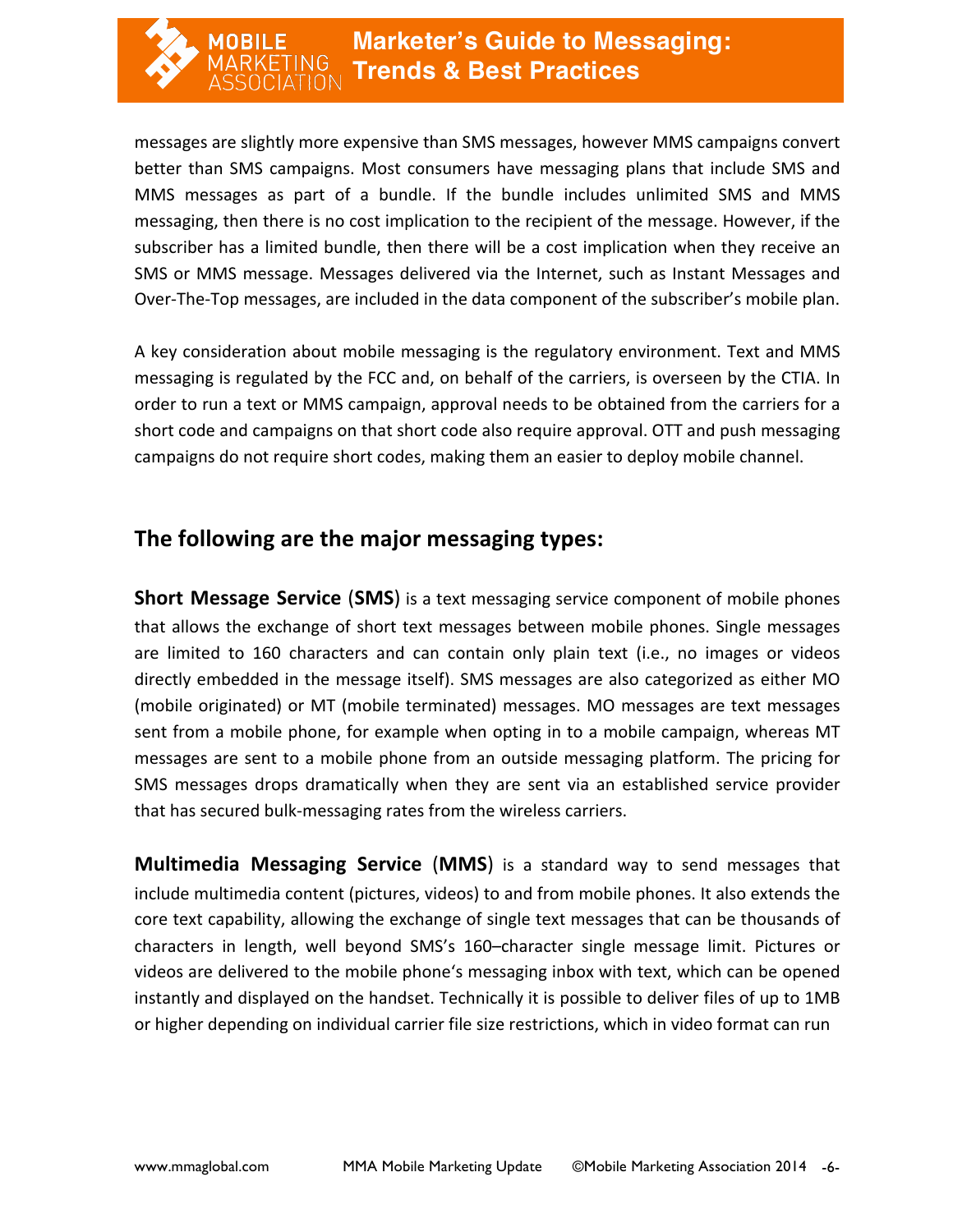for up to one minute. Because of carrier file size limitations, video quality becomes an issue with the longer video message lengths. Optimum length for a video MMS message is around 30 seconds because length and playback quality can be balanced well. MMS messages also offer one very attractive feature that can help marketers immensely. Each time that an MMS message is successfully delivered to a mobile phone, the phone notifies the wireless carrier, via a return path SMS, thereby providing a delivery report. Delivery reports provide valuable marketing insight.

**Push notifications** is a service on a mobile device that allows native mobile apps on the device to notify a user with push messages. Notifications are integrated directly with the app that is installed on the mobile device. When a mobile device receives a push notification, the app's icon and a message appear in the status bar of the mobile device. Mobile service providers have platforms that can deliver high volume of bulk push notifications to multiple mobile subscribers. Typically they will charge a fee for the service, based on the number of push notifications that are being delivered. Push notifications are a useful component in cross media marketing. For example, a subscriber could be searching for information about shoes in a shopping mall and a shoe store could then use the subscriber's location to deliver a push notification with a preferential offer that is only valid for the next hour.

**Cross-channel messaging** enables integration of different communication channels to provide seamless media exchange across technological boundaries. For example, crosschannel messaging enables the posting of Facebook comments via text message or uploading photos to Flickr via MMS.

**Over-The-Top messaging (OTT)** is a way to send messages that include text, pictures and videos between mobile devices using mobile apps developed by third parties (not mobile wireless operators), which are downloaded by consumers to their devices. OTT messaging uses the mobile app's Internet connectivity to transport messages that are not charged separately by mobile wireless operators. OTT messaging has taken off because users are not charged a fee per message. Well known OTT solutions include Apple's iMessage, BlackBerry's BBM messenger platform and WhatsApp. These messaging platforms can all be used to deliver text, picture and video messages. OTT messaging is now also being adopted by the wireless carriers as a channel, with many of them launching carrier supported messenger platforms. OTT messaging campaigns can also be deployed via Wi-Fi infrastructure, which means the user's location information will be accessible.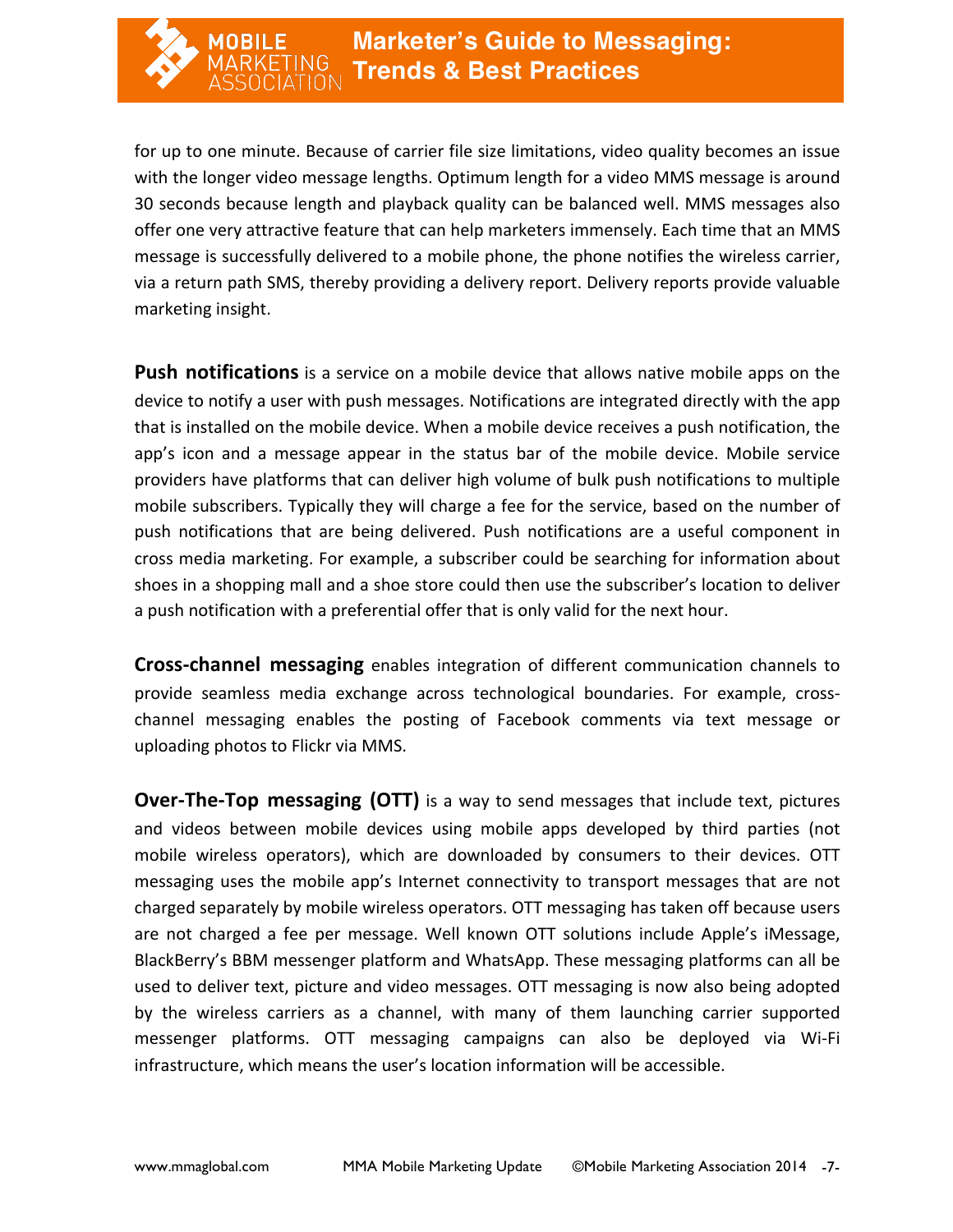This information can improve the quality of the offers that can be extended via OTT messaging. As a best practice, in order to offer comprehensive solutions to their customers, marketers need to include SMS, MMS, push and OTT messaging services.

**Instant messaging (IM)** is a set of communication technologies used for text-based communication between two or more participants over the Internet. IM–chat happens in real-time and it allows immediate receipt of acknowledgment or reply. In many cases, instant messaging includes added features such as file transfers, picture and video sharing.

**Voice messaging** refers to a service that enables the sending of voice messages to a destination using voice media. Voice itself could be "packaged" and sent through Internet backbone. In a technical sense, the process of sending "voice packets" is a semi passive way of communication, similar to a walkie-talkie experience.

# **Short and Long Codes**

**Short Codes** are common 5 or 6 digit numbers assigned and administered by the US Common Short Code Administrator (CSCA) for standard rate and premium rate text messaging services that can be used across multiple wireless mobile operators within discreet territories. Short codes do not work across the borders of different countries, separate short codes need to be activated separately in different countries. In late 2013 all major US carriers stopped allowing Direct to Carrier (DTC) billing, thereby largely eliminating premium SMS (PSMS) as an option. Premium SMS is the model where consumers would pay the marketer/brand a fee above the carrier cost of the message to receive messages, e.g. \$4.99/month subscriptions to receive exclusive news alerts. An available short code can be leased for a period of three (3), six (6) or twelve (12) months for a fee of \$500 per month for a "Random" short code and a fee of \$1,000 a month for a "Vanity" short code.

After a short-code is leased from the Common Short Code Administration (CSCA www.usshortcodes.com) it would be up to the individual content provider to determine the need to provision across all Carriers, before enabling engagement and interaction between a brand and its opted-in consumers nationwide. Provisioning means that the newly acquired short code is activated across the various carriers' wireless networks and can be used for the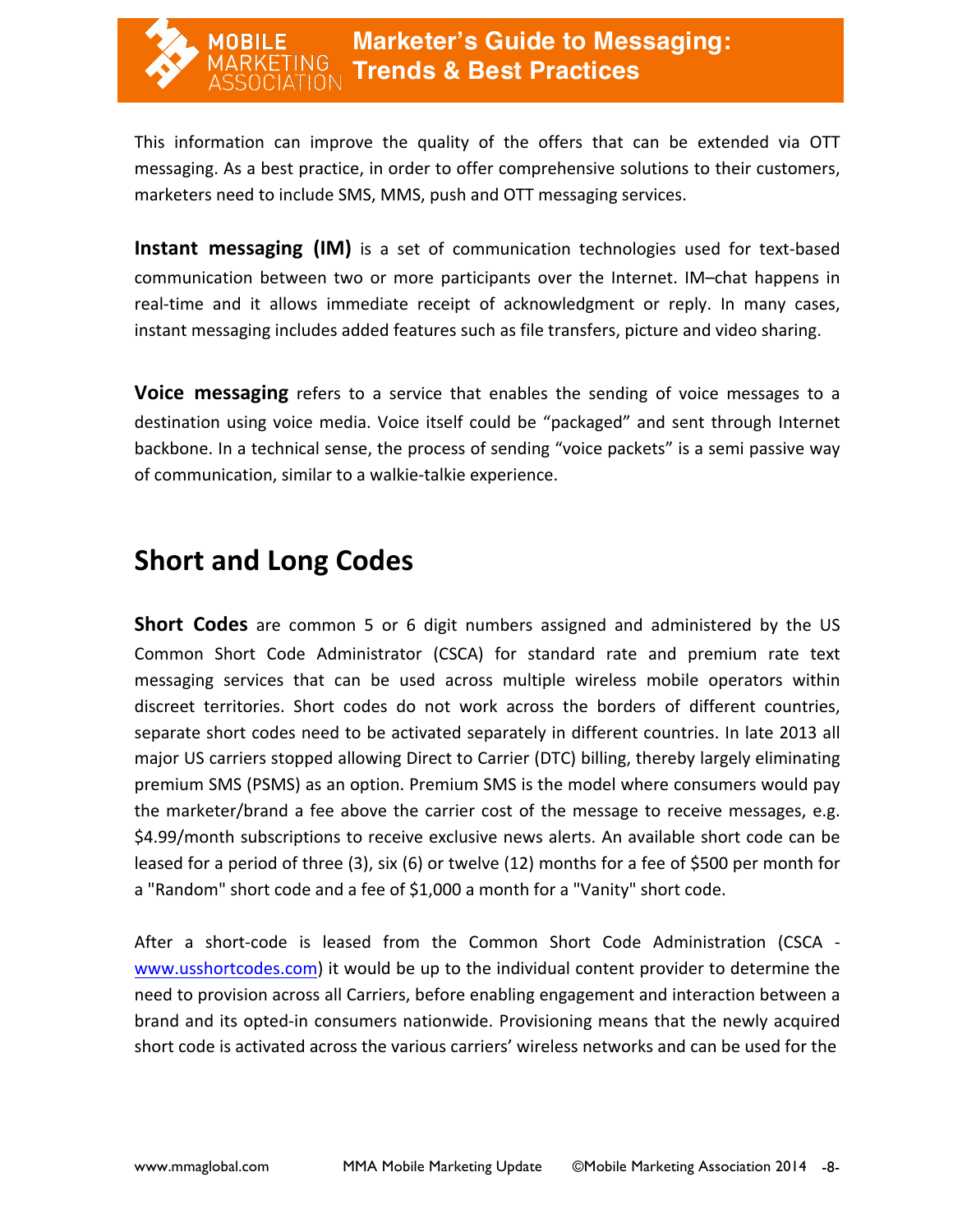

delivery of mobile messages. Short code/campaign approval usually takes between 6-12 weeks.

Short codes can be used to send mass marketing, text and picture messages from marketers directly to opted-in consumers, as well as for marketers to receive consumer generated text messages, pictures and videos directly from mobile users.

Provisioned short codes can be used as dedicated or shared short codes. A dedicated short code is a code leased by one brand for its sole use. However, to lower overall short code costs, most mobile messaging service providers lease short codes themselves and offer them to be used by multiple brands. Such a short code is referred to as a shared short code. One benefit of shared short codes is that a mobile campaign may be deployed faster than on a dedicated short code. The downside is that there are certain limits to shared short code use  $-$  e.g. keywords can only be used once on a single code  $-$  and companies can be exposed to issues caused by other companies on a shared code. It is highly recommended that dedicated short codes be used for ongoing mobile programs.

**Long Codes** are 10 digit phone numbers that were originally used for "person to person" communication. They are "virtual phone numbers" that support voice, SMS and fax, similar to local landline or mobile phone numbers. They are used most often for countries whose networks do not support short codes, or for initiatives running in multiple countries. In the US, long codes are also only applicable in certain cases as documented in the CTIA SMS Interoperability Guidelines which can be found here:

http://files.ctia.org/pdf/SMS\_Interoperability Guidelines V3-2-AsAdopted.pdf. Long codes experience a very low throughput limitation on the number of messages that can be sent out per second.

# **Marketing Best Practices for Messaging**

The first aspect to consider when launching a mobile campaign is to ensure compliance with all of the prevailing regulations. The CTIA audits and enforces the rules surrounding carrierbased messaging programs, so their **Compliance Assurance Solution** should be the first reference, which can be found here:

http://www.wmcglobal.com/assets/ctia-mobile-commerce-compliance-handbook-v1-2.pdf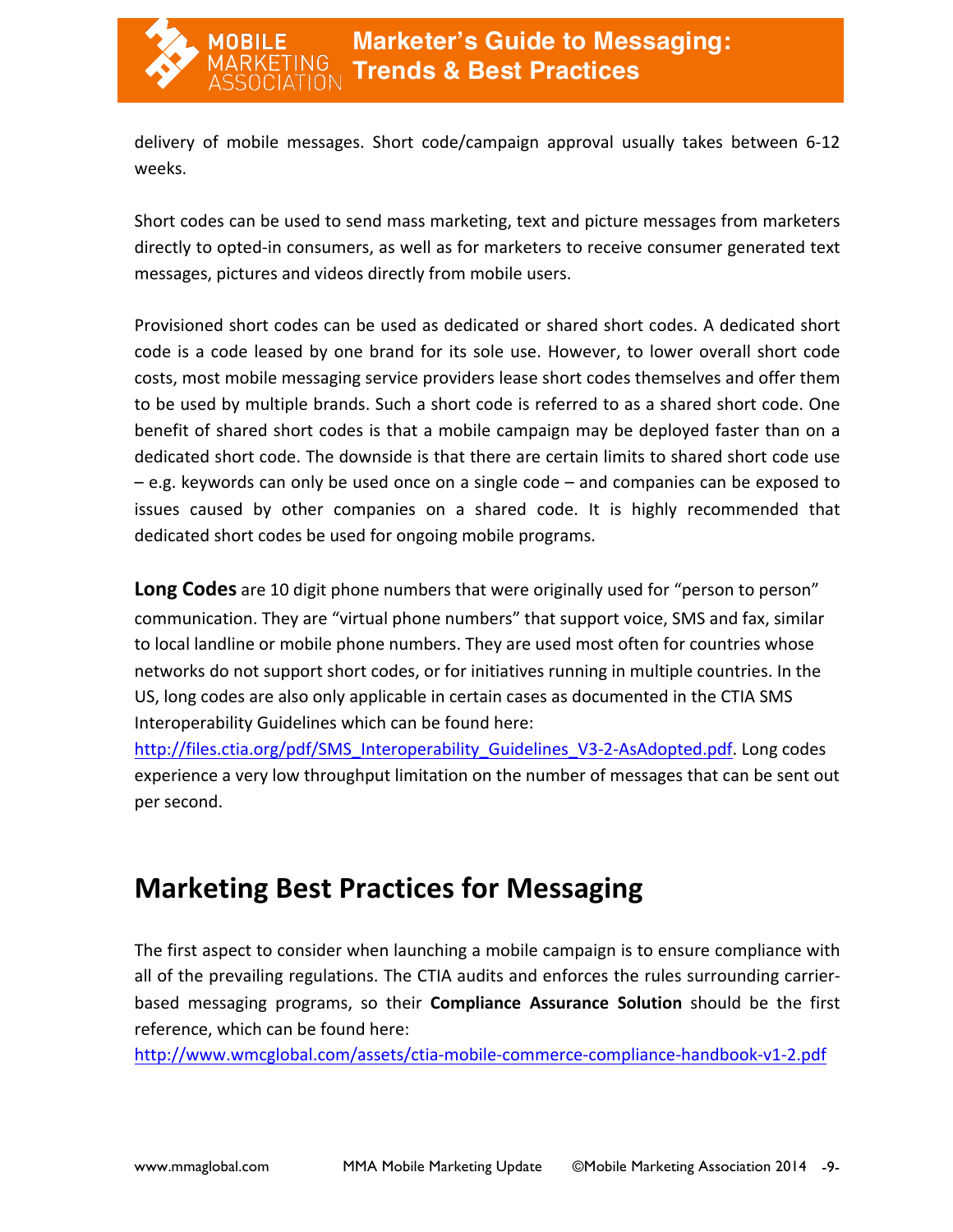

The Mobile Marketing Association's Consumer Best Practices white paper, which can be found at the following  $\text{link} - \text{http://www.mmaglobal.com/bestpractive} - \text{is the legacy guide}$ to current rules.

The key considerations from a compliance perspective are:

- Ensure that you are making offers to consumers who have given specific permission to receive messaging from your company
- The short code that delivers the marketing message must be the same short code on which the subscriber opted-in
- All messaging campaigns must be approved in advance by the carriers
- Different rules apply if you are dealing with medical information, which is governed under HIPAA Regulations, http://www.hhs.gov/ocr/privacy/ or financial information such as asking for and storing credit card records http://en.wikipedia.org/wiki/Fair\_Credit\_Reporting\_Act
- Consumers must always be given the opportunity to opt-out of all communications, be provided help destinations, and be made aware that participation may entail cost to them

Each year tens of thousands of mobile marketing campaigns are run by major brands around the world. The following best practices are based on information and experience gleaned from many of these campaigns.

- Define your objectives and anticipated outcomes for the mobile messaging campaign, in advance. This will lead to an honest, data-based assessment of the campaign's results. If your campaign is designed to acquire new customers, then measure it against other customer acquisition campaigns and channels. If the campaign is designed to build long-term value by retaining customers, then benchmark the campaign against other retention campaigns.
- Mobile phones are the most personal marketing device in the world. Acknowledge this by creating engaging conversations with prospective and existing customers. Don't be boring!!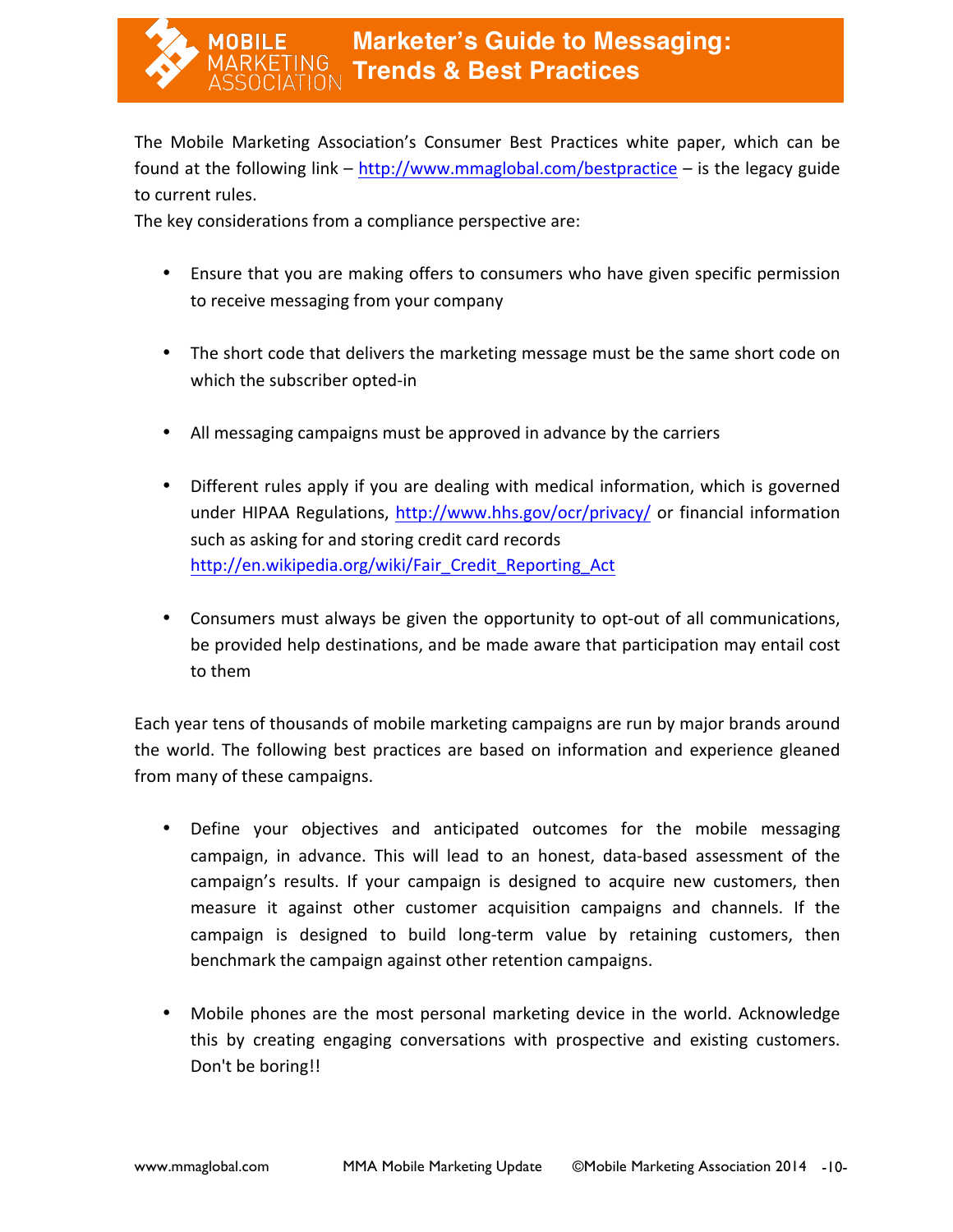- Mobile marketing campaigns should be integrated with other marketing platforms, such as your Customer Relationship Management platform. This will provide a better overview of the individual customers wants and needs, and lead to a better user experience for the customer and success metrics for the marketer.
- Gain the users permission and trust. It is important that you invite consumers to engage with your brand rather than intrude on them. Making consumers secure that you respect their privacy and safety is the most critical first step.
- Relevance is one of the most underestimated components of a mobile marketing campaign. Most mobile subscribers do want to receive offers and information on their mobile devices. Offers must be relevant to them and their lifestyles. Untargeted communications offend subscribers and lead to resentment.
- Don't run dead end campaigns. Consumers want to be taken on a journey where they can experience your brand in an engaging way. The most successful campaigns are those that are built around a story, to which consumers can relate.
- The call to action (CTA) must be explained clearly and the process to accept the offer must be easy to follow. Acceptance of the call to action must also be simple and preferably not involve burdensome steps. Mobile messaging marketing is also dependent on multi-channel integration with all other marketing media including print, web, social, in-store, out of home, television, radio and any other place the call to action can be displayed and acted on. Opt-in is directly dependent on the effectiveness of this cross media integration.
- Test, test, test. Because it is easy to change the content of an SMS, MMS or push notification message in real time, it is critical to test the response to a message and to then alter the value proposition or call to action if the campaign is underperforming. That is one of the biggest advantages of mobile marketing via messaging. Compare this to the challenges of changing a television commercial that has already been produced and is about to air. Mobile marketing is great for taking risks and trying different things because it's so flexible and easily changed.
- Each mobile messaging channel has a different cost structure associated with it. SMS messages can be purchased in bundles from mobile marketing service providers, who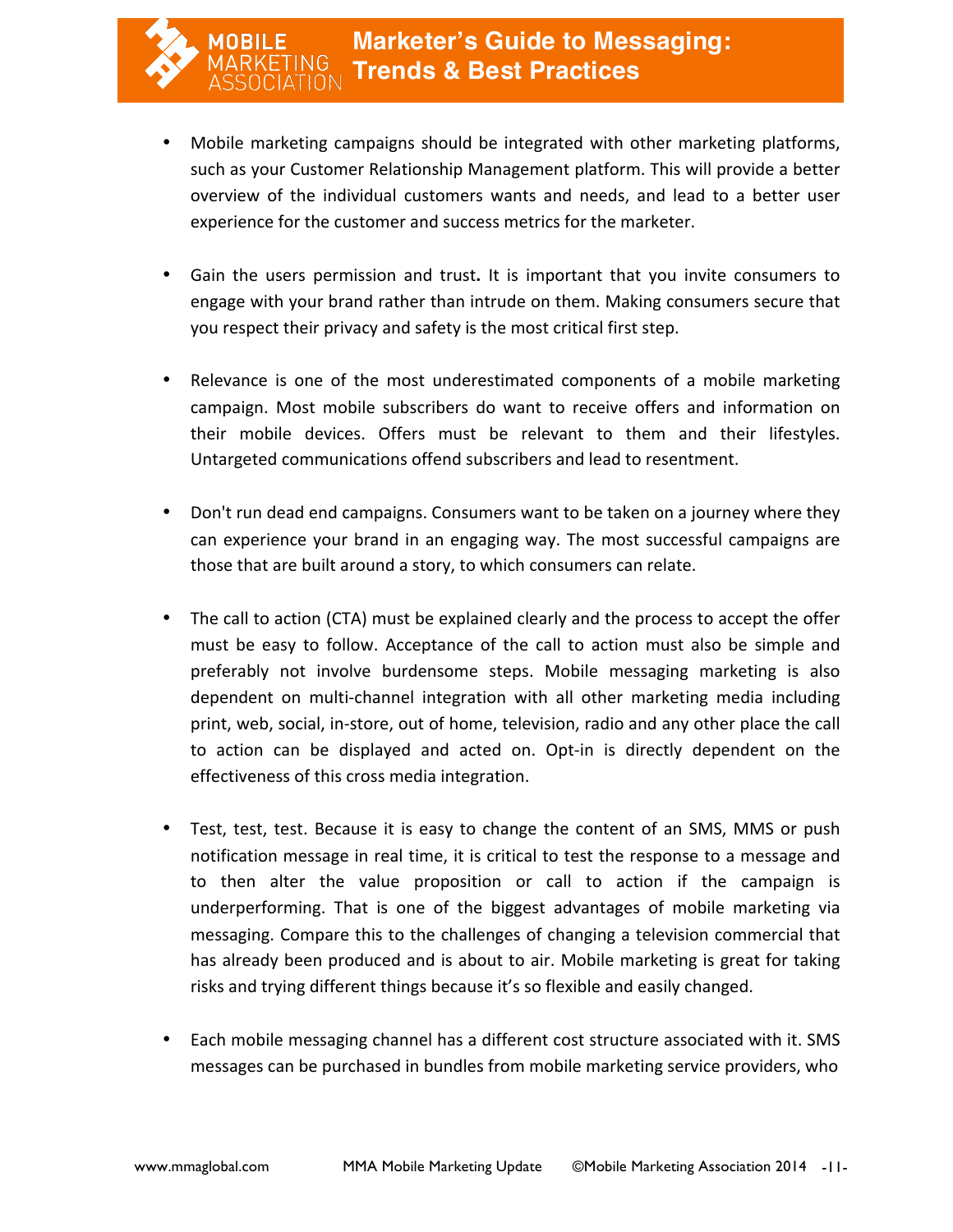have negotiated wholesale rates with the wireless carriers. Individual brands cannot secure the same pricing advantage, because the carriers offer volume benefits and they often expect minimum volume commitments from the mobile service providers. The same applies for MMS messages, where pricing will vary, depending on factors such as volume and file size. For example a carrier might charge a rate for a bundle of data, as opposed to a quantity of messages. If the file size of your MMS messages is 1MB per message, you will be able to send half the number of messages than you could if your file size was 500kb.

- Understanding your audience is critical. One of the major advantages of mobile as a channel is the ability to individually personalize messages, based on existing customer data. Messages addressed to the individual recipient with a personalized offer will lead to far higher conversion rates than generic messages. Integration with the brand's CRM platform is essential for the creation of high performing mobile messaging campaigns.
- There are several thousand different makes and models of mobile phones in circulation. Besides the variety of phones, there are different operating systems including Apple's iOS, Google's Android, BlackBerry's OS and Microsoft's Windows. Some handset manufacturers operate what is known as a walled garden platform, which means that they don't allow access to their operating systems. Mobile messaging campaigns can then only be delivered if they conform to that operating system's requirements. For example, an MMS video message that runs in .mp4 format will not open on many Blackberry phones, which only run .3gp video files. Make sure that your vendor or mobile marketing service provider is knowledgeable about the different type of handsets and operating systems, and their specific limitations and requirements.
- The wireless carriers have all developed high throughput platforms that can deliver literally billions of SMS messages per day. They have not however developed MMS message platforms that can deliver high volume bulk campaigns, at the same rate that SMS campaigns are delivered. When running a large-scale MMS campaign, check with your service provider to ensure that the carrier can handle the required volume of messages and that they can provide delivery reports.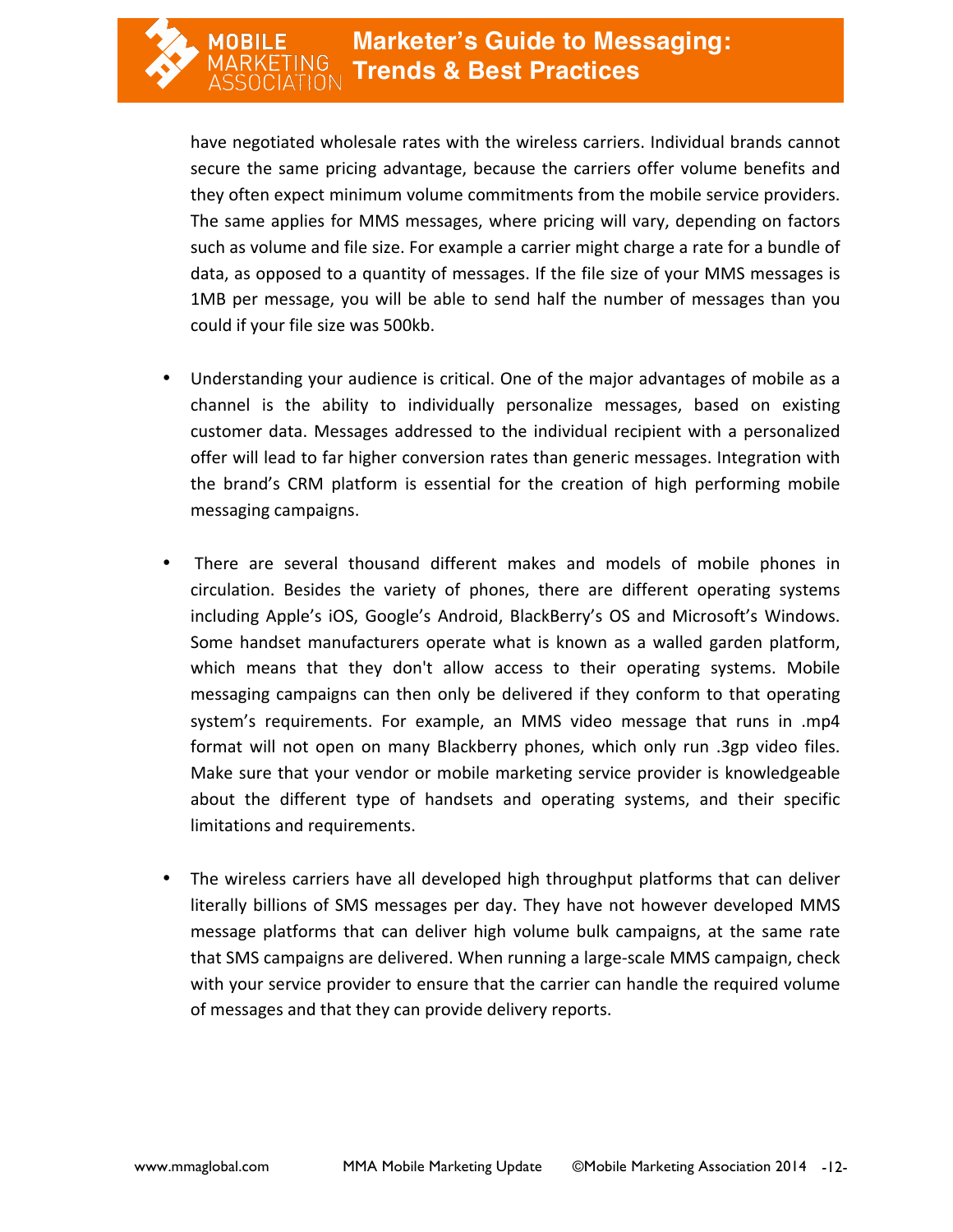- Bigger is not always better. Would you rather talk directly to a thousand customers who you know are already interested in the product that you have to sell, or a hundred thousand who might be interested? Mobile offers the ability to create personal dialogues with individual consumers. Don't be misled by the fact that there are more than three hundred million mobile phone subscribers in the United States. Develop mobile campaigns that are focussed and based on clearly defined profiles and target customers/segments.
- Analyse the numbers. Mobile messaging is a channel that provides excellent feedback on campaign metrics. Before deploying any mobile initiative, set the metrics you will want to analyze and how they relate to your objectives. Then analyse the data from each mobile messaging campaign to ensure that you understand what worked and what did not. Were there any technical issues that impacted the campaign?

# **Marketing to Different Verticals on Mobile Devices**

For each vertical, it's important to consider the unique context of your customers. Where will they be? What frame of mind will they be in? Will they be likely to download your app, subscribe to an SMS or text-to-get? What is the right cadence/volume of messaging that merits "shelf space" on the customer's home screen? What preferences, behavior and location information can you incorporate to make your messages relevant?

Notifications of app updates, new programs and major announcements are accepted practice in the Information category for all verticals, but they must be truly newsworthy. Verticals with offline experiences should provide clear guidance for prospective customers so that they can intuitively follow the process, for example text-to-get a mobile app or textto-join an email program.

Here are ideas for serving customers in a variety of verticals, for each of the four mobile message categories: Deals, Service, Information and Convenience. They're not meant to be exhaustive but rather thought starters for your marketing team.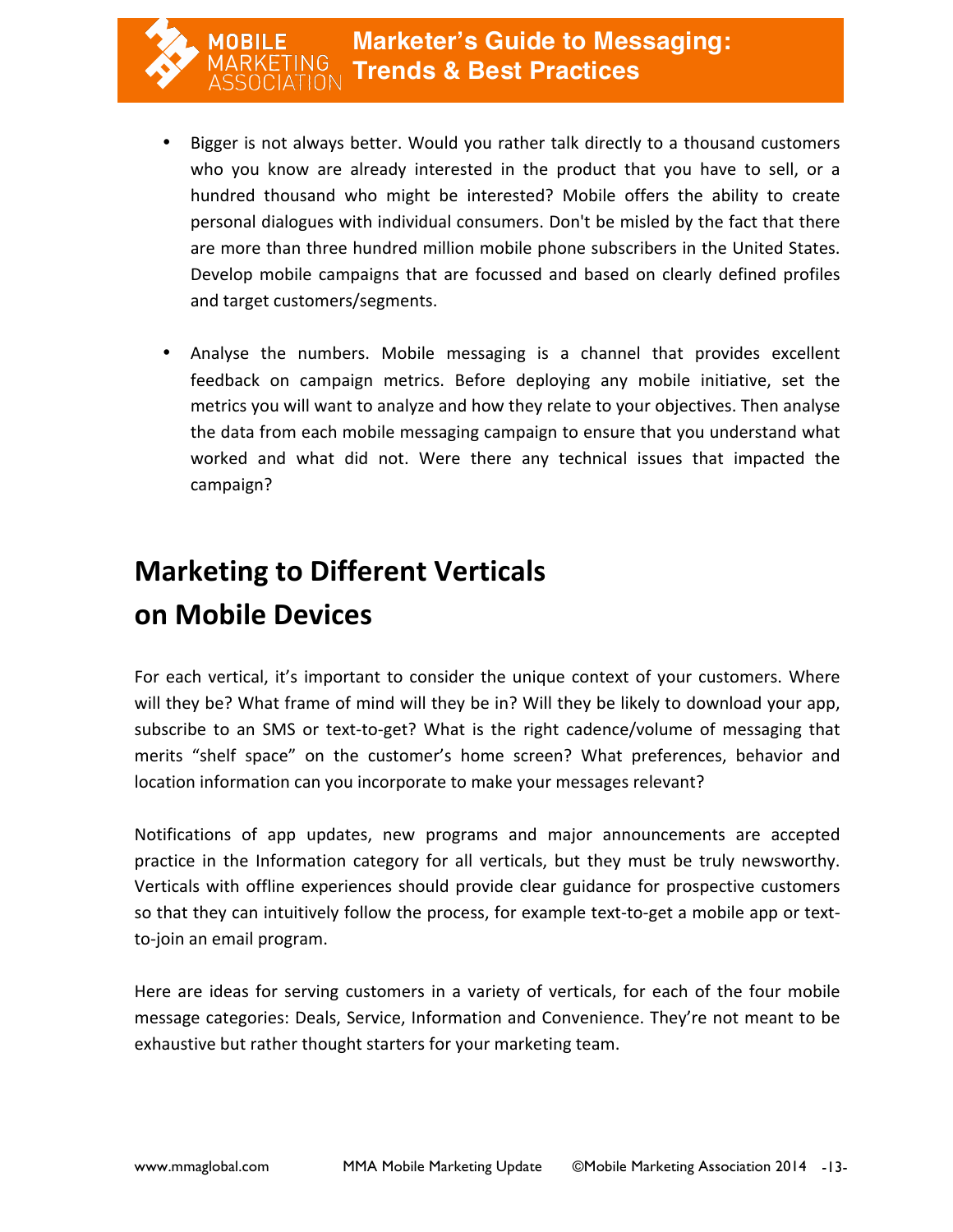#### **TRAVEL, LEISURE AND HOSPITALITY**

- Deals Fare reductions and offers for different locations and destinations
- Service Restaurant or shuttle wait times, check vacancy and or ticket availability
- Information Links to area guides, taxi services, ticket brokers, check flight status/gate number
- Convenience Geo-targeted app for check-in notification, text to check-out, get on the waiting list

#### **AUTOMOTIVE**

- Deals Special financing or discounts on a model of interest
- Service Scheduled maintenance is due, service appointment reminder
- Information The new model year now available online and or at your local dealer
- Convenience Cost estimate for repairs, notification when service is completed

#### **FINANCIAL SERVICES**

- Deals Changes in interest rates, reward program notifications, new product launch
- Service Request a higher credit limit, text-to-get balance
- Information  $-$  Suspicious activity, low/high balance, credit-limit exceeded, payment due
- Convenience Closing appointment reminders, confirm unusual charges via text, bill pay, reward sign-up

#### **HEALTHCARE**

- Deals Reminder to use FSA funds before year-end
- Service  $-$  Prescription ready
- Information Emergency room estimated wait times, friend/family member outpatient procedure updates
- Convenience  $-$  Appointment and scheduling reminders

#### **QSR**

- Deals Offers, sent at meal-time and/or geo targeted
- Service  $-$  Order ready for pick-up, delivery on way
- Information Text-to-get nutrition information
- Convenience Receipt via text, send-to-a-friend gift card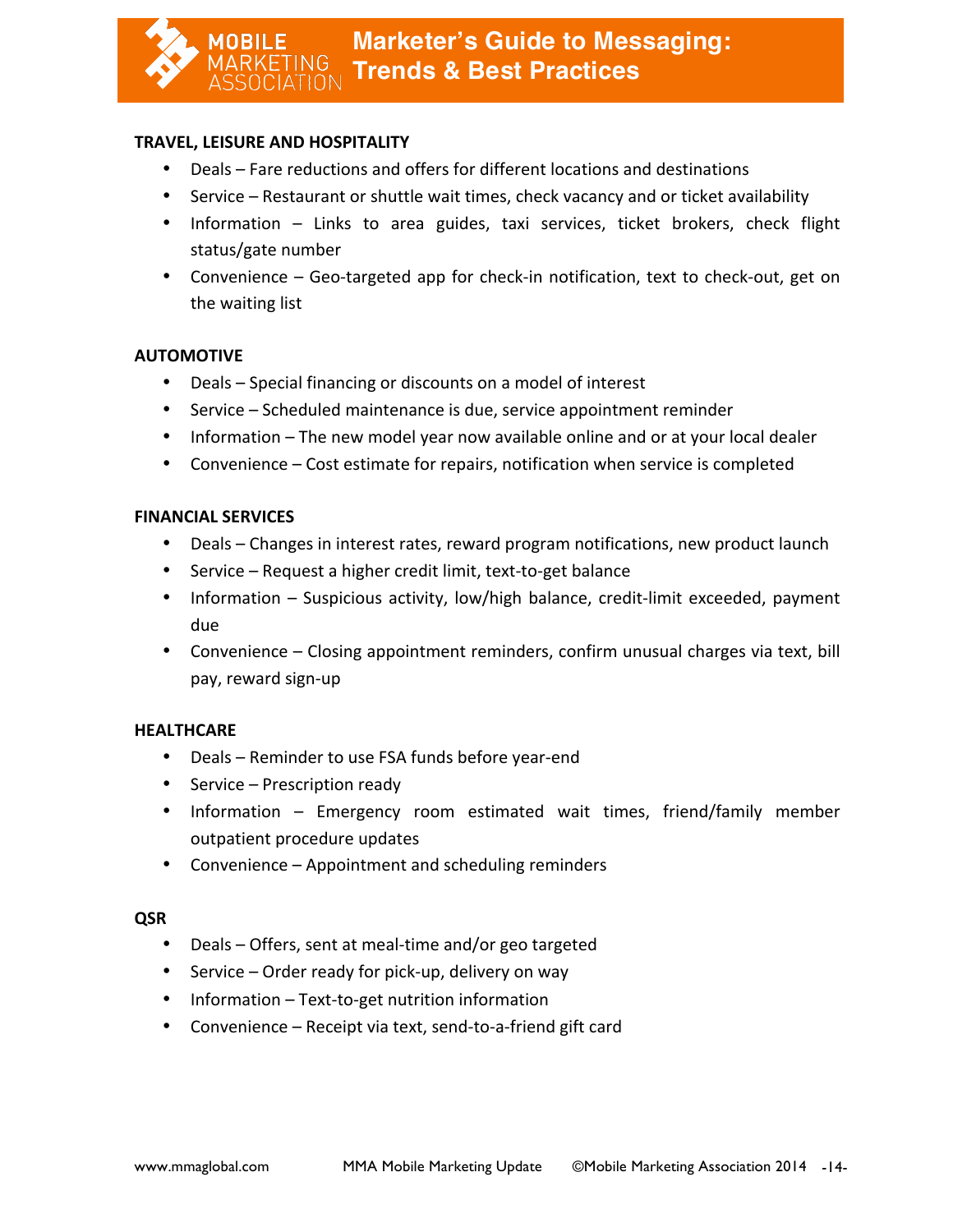

#### **RETAIL**

- Deals Coupons, offers, expiration reminders, geo-targeted in-store specials
- Service In-store pick-up ready, price drop for product on watch/wish list, switch to store mode notification
- Information Text-to-get recent product information, ratings & reviews
- Convenience Text-to-get registry link, coupons that can be added to Passbook/Google wallet, loyalty number look-up, gift card balance

#### **CONSUMER PACKAGED GOODS**

- $\bullet$  Deals Coupons
- Service Request sample
- Information Text-to-get recipe, how-to video links
- Convenience Shopping list, text-to-enter sweepstakes

#### **MEDIA**

- Deals VIP offers, discounts
- Service  $-$  Pre-sale notification
- Information New offering from favorite author/director/artist
- Convenience Voting, contest entry, ticket purchase

#### **PHARMACEUTICAL**

- Deals Discounts
- Service Medication reminder, pick up notice
- Information Link to drug interaction tool, package inserts
- Convenience Text-to-refill prescription

#### **NON PROFIT ORGANIZATIONS**

- Deals Matching gift opportunities
- Service Donation pick-up reminder
- Information Goals reached, event dates and reminders, links to success stories
- Convenience  $-$  Text to contribute